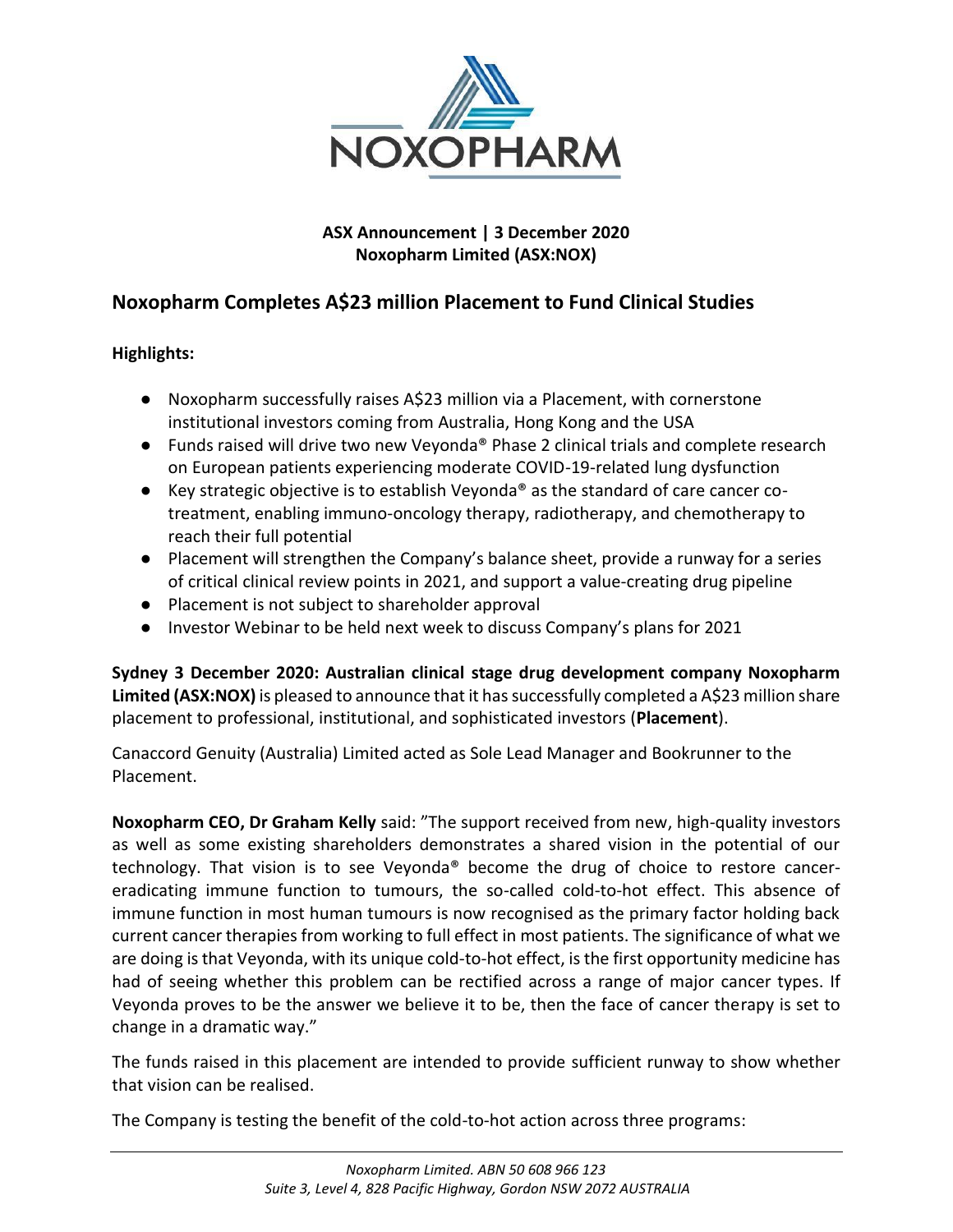

- The first is with checkpoint inhibitors. The **IONIC Program** is testing Veyonda in combination with the Bristol Myers-Squibb (NYSE:BMY) immuno-oncology drug, Opdivo®
- The second is with external radiotherapy. The **DARRT Program** is testing Veyonda® in combination with external beam radiotherapy
- The third is with intravenous radiotherapy. The **LuPIN Program** is testing Veyonda in combination with the Novartis (SWX:NOVN) radiopharmaceutical drug, <sup>177</sup>Lu-PSMA-617.

"Planning for both IONIC and DARRT studies has been in the works for many months, but this fresh injection of funds will ensure that both studies can start recruiting patients as soon as possible in the new year. When combined with next year's anticipated Federal Government R&D Rebate, we expect to be funded through into 2022."

"I would like to thank existing shareholders for their continued support and to welcome new shareholders to the Company's register, which continues to be strengthened," Kelly added.

### **Use of Funds**

Placement proceeds will be applied to the following activities:

- Commencement of the Phase I/II IONIC-1 study to be conducted in 3 Australian hospitals in 30 patients with a variety of late-stage cancers
- Commencement of the Phase II DARRT-2 multinational study to be conducted in up to 200 patients with late-stage prostate, breast or lung cancers
- Completion of the Phase II LuPIN study in 56 men with late-stage prostate cancer
- Completion of the NOXCOVID-1 study in European hospitals in 40 patients experiencing moderate lung dysfunction associated with COVID-19 disease
- Two exciting drug discovery programs intended to supply additional first-in-class pipeline drug candidates in the fields of (i) brain cancer, and (ii) pancreatic and gallbladder cancers.

### **Placement**

42,592,592 shares were placed at A\$0.54, representing a 15.6% discount to the 5-day VWAP.

The Placement will be undertaken within the available capacity under Listing Rule 7.1 and 7.1A as outlined in the Appendix 3B.

### **Timetable**

Settlement of the Placement is expected to occur on Wednesday 9 December 2020 with the issue of New Shares expected to occur on Thursday 10 December 2020. The New Shares issued under the Placement will rank *pari passu* with the Company's existing Ordinary Fully Paid Shares on issue, as at their date of issue.